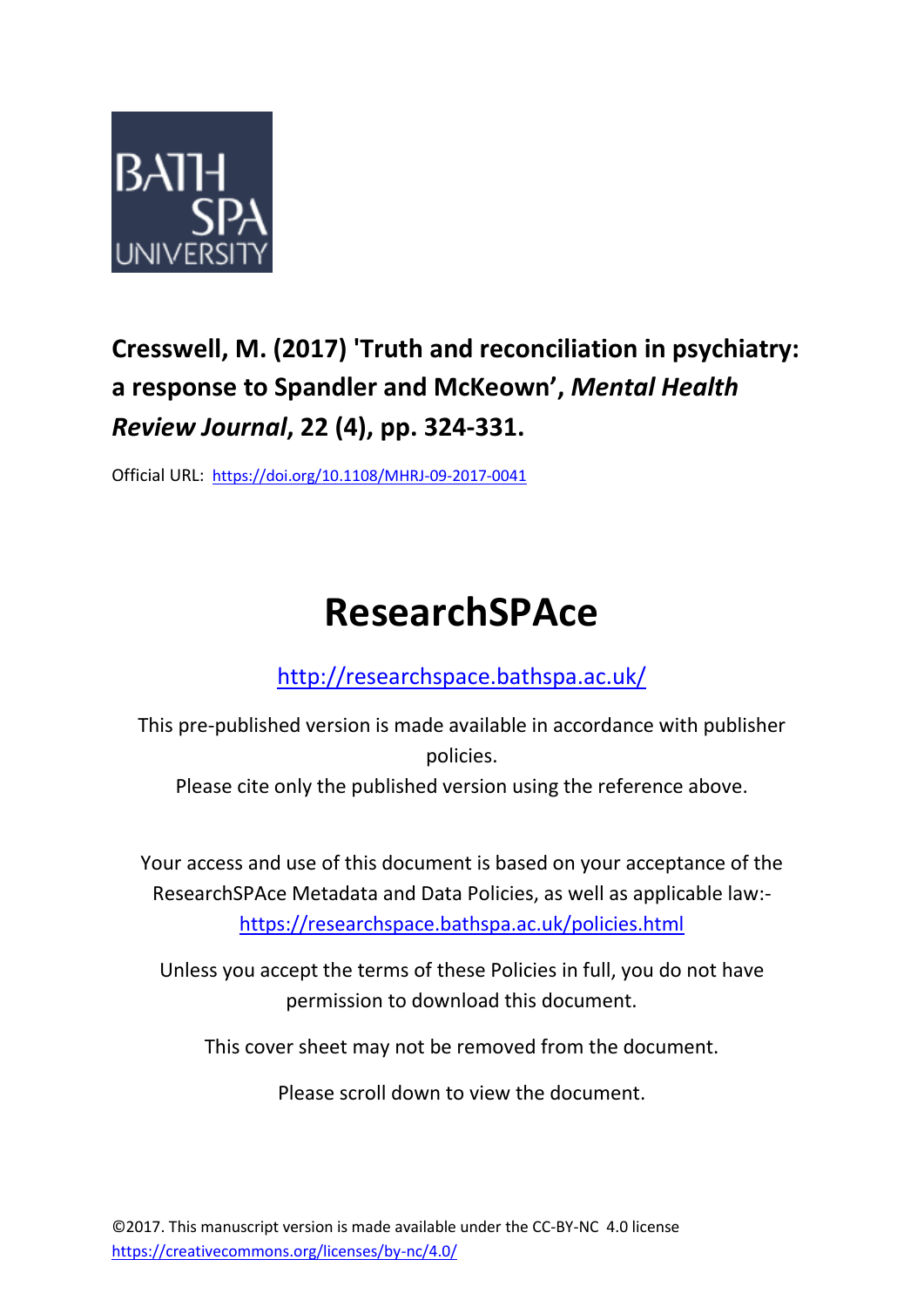#### **Discussion Piece**

#### **Truth and Reconciliation in Psychiatry: A response to Spandler and McKeown**

# **Abstract**

**Purpose:** To critique Spandler and McKeown's recent advocacy of a Truth and Reconciliation process in psychiatry.

**Approach:** A critique of a recent article in Mental Health Review Journal.

**Findings:** That Spandler and McKeown's advocacy of a Truth and Reconciliation process in psychiatry can be criticised from a number of inter-related practical, political and ethical perspectives.

**Value:** The present critique contributes to the ongoing debate about the desirability of a Truth and Reconciliation process in psychiatry.

**Keywords: Forced psychiatry, Truth and reconciliation, Testimony, Democracy**

### **Introduction**

**.** 

Helen Spandler and Mick McKeown's (2017) recent article in this journal on the prospects of a Truth and Reconciliation (T&R) process in psychiatry was strong and thought-provoking. Although this response offers seven criticisms against their arguments in favour of T&R, it accepts that the article establishes the terms of the current debate around T&R and, as such, is a significant text for activists, academics and professionals. It demands close attention. In response, I write as a sociologist of psychiatry in the UK in the post-WWII period and, in particular, as a historian of the user/survivor social movement from the 1970s onwards.<sup>1</sup> The goal of the response is to contribute to the debate around T&R.

<sup>&</sup>lt;sup>1</sup> For consistency of exposition, I use the 'term' survivor' throughout this article.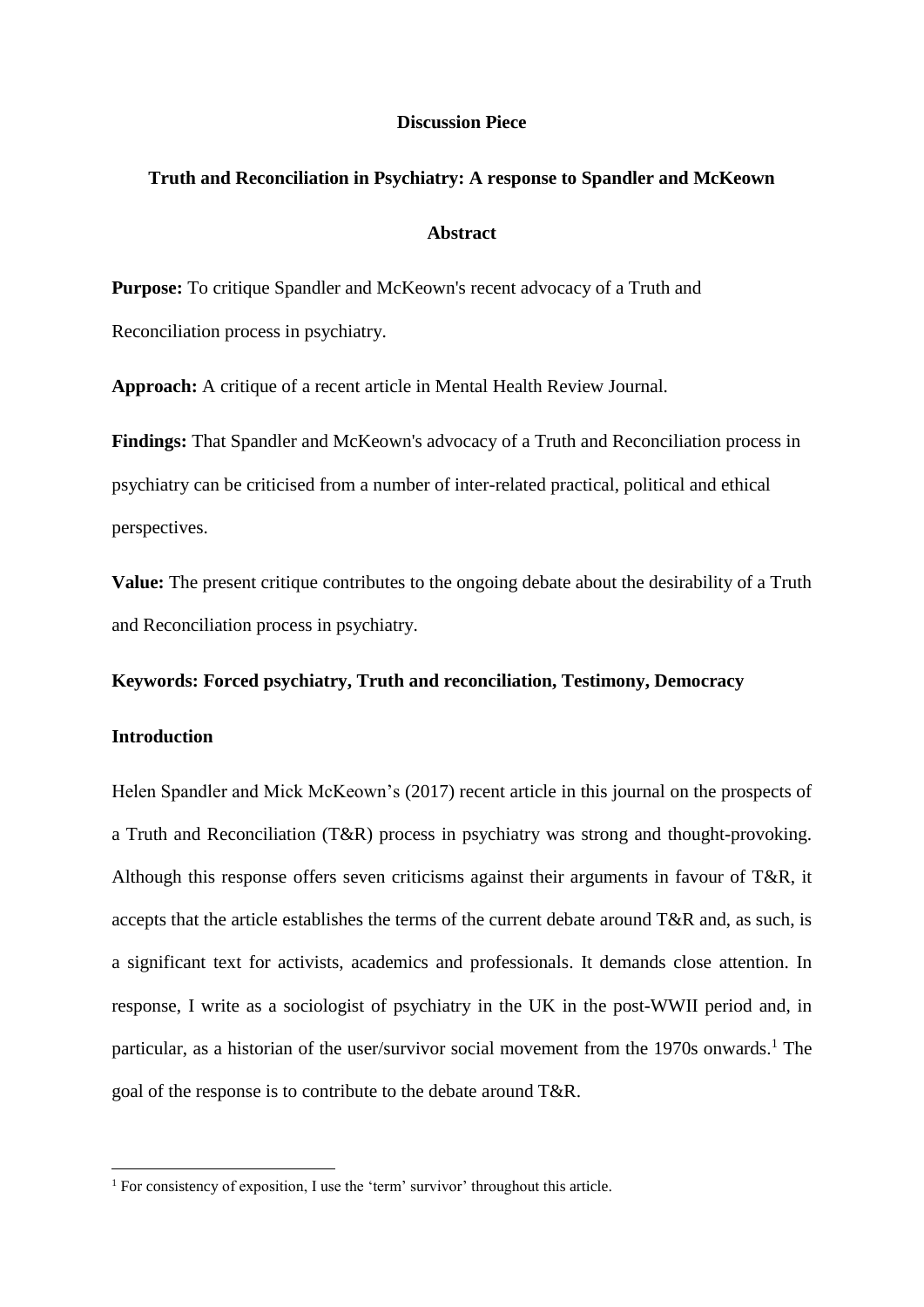#### **Spandler and McKeown's argument**

Spandler and McKeown's argument can be summed up briefly. T&R, canonically represented by the South African Truth and Reconciliation Commission, was a collective form of public apology and truth-telling about social injustice specifically motivated by a desire for peace and nation-building in one post-apartheid society. As Spandler and McKeown (2017, p. 84) observe, its aim was "restorative rather than retributive justice, providing amnesty for perpetrators and reparation for victims". They acknowledge a difference in the application of T&R to psychiatry in that there has never been a public apology for or collective recognition of *psychiatric* injustice either by a nation-state, supra-national organisation (for example the United Nations [UN]) or the institution of psychiatry itself. Nevertheless, they argue for a "grassroots" version of T&R in the absence of such recognition and they provide some recent examples in which "new spaces for...dialogue" (ibid, p. 87) have been opened up between survivors and mental health workers, leading to new and mutually beneficial "understandings". A strong aspect of Spandler and McKeown's argument is that they anticipate most possible objections to T&R: that there has been no public apology for social injustice therefore T&R cannot really "get off the ground"; that workers might feel alienated by the T&R process and not engage with it; that the analogy with other human rights abuses (such as apartheid) is inappropriate; and that T&R is just a manifestation of "therapy culture" (Furedi, 2003) that would be better replaced by the "real" business of political activism. They effectively deal with these objections but I want to pick up on some of the loose ends they leave hanging in the rest of this response. First, however, I want to contextualise the debate in terms of contemporary UK psychiatry.

#### **Psychiatry as a social institution**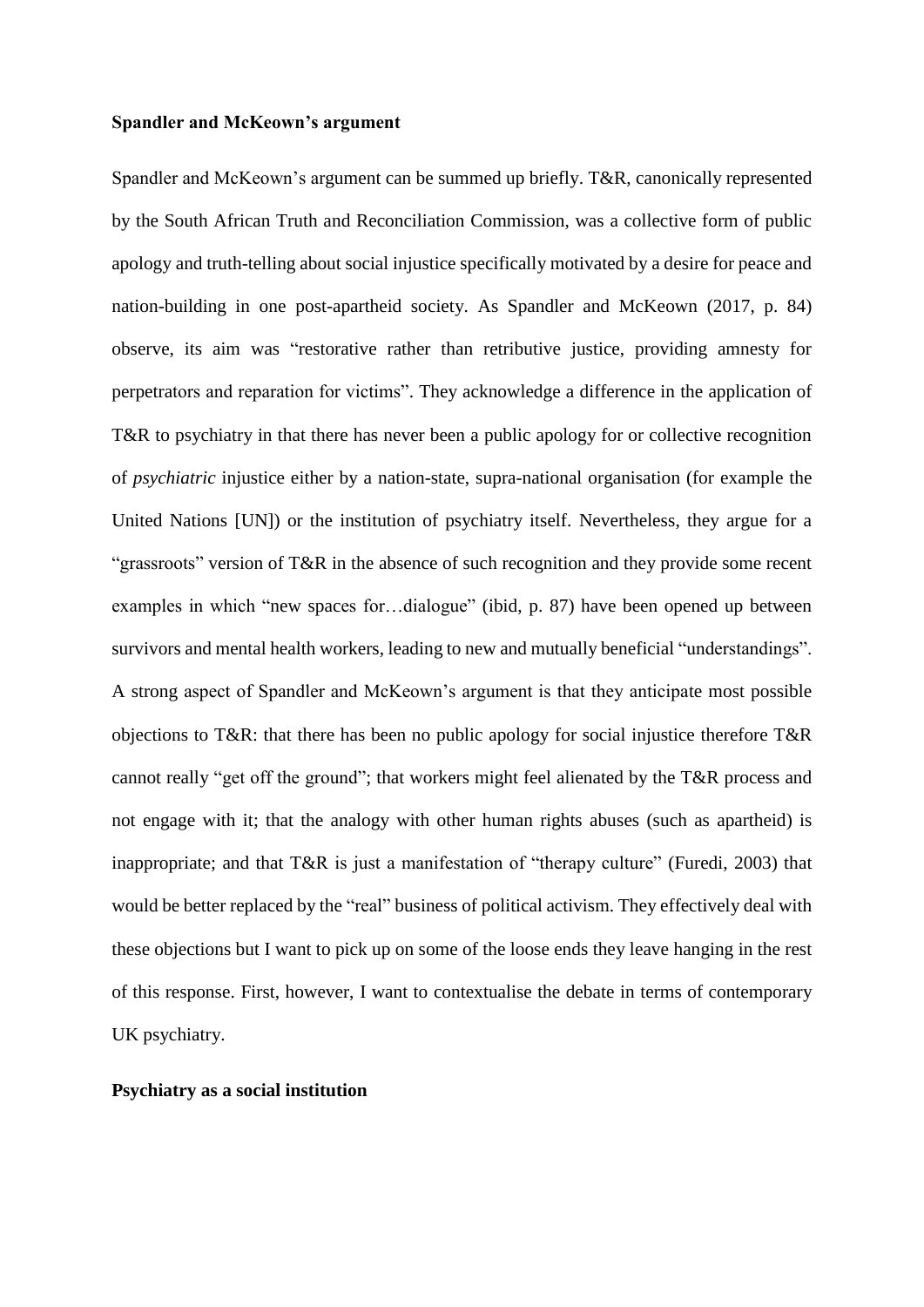How do Spandler and McKeown characterise psychiatry as a social institution? They describe it as a "set of related practices in which mental health professionals are involved" (p. 83). When it comes to specifying these practices they include amongst a "litany of harms…lobotomies, incarceration, seclusion and restraint, harmful drugging, electroshock and stigmatising diagnoses" (p. 85). They note that these practices are historical but also contemporary. More widely, they point to psychiatry's tendency to "colonising expansion" and to the "epistemic injustice" (*ibid.*) caused by the diminution of survivors' experiential knowledge by the dominance of the bio-medical paradigm.

However, there is more to be said about the historical/contemporary distinction because Spandler and McKeown tend to blur the boundary. This is my first criticism of their article. Historically, there can be no doubt about the use of psychosurgery, electroshock [ECT] and forced treatment generally associated with the asylum system of care (Mental Health Media, 2000). But how widespread are these practices in the UK today? Neurosurgery for mental disorder (Royal College of Psychiatrists [RCP], 2017a), the contemporary medical name for lobotomy, is very rare and cannot be performed without an individual's consent. In 2012/13 the mental health charity MIND noted that only 4 people had received the treatment (MIND, 2015). ECT is more common but still statistically rare: in 2016/17 1682 people were treated in England, Wales, Northern Ireland and Ireland mostly for severe depression of which 51% were informal patients who consented to the treatment (RCP, 2017b). As amended by the 2007 Mental Health Act, ECT can only be given with an individual's consent or, where formally detained and in the absence of mental capacity, second opinions have been sought (Department of Health, 2007). The practice of "forced psychiatry", a term employed by Tina Minkowitz to include all of the above plus the administering of medication without consent as well as "degrading practices" such as 'forced nakedness or wearing institutional clothing" (2015, p. 176), is more widespread. The Care Quality Commission's (CQC) recent report into "The state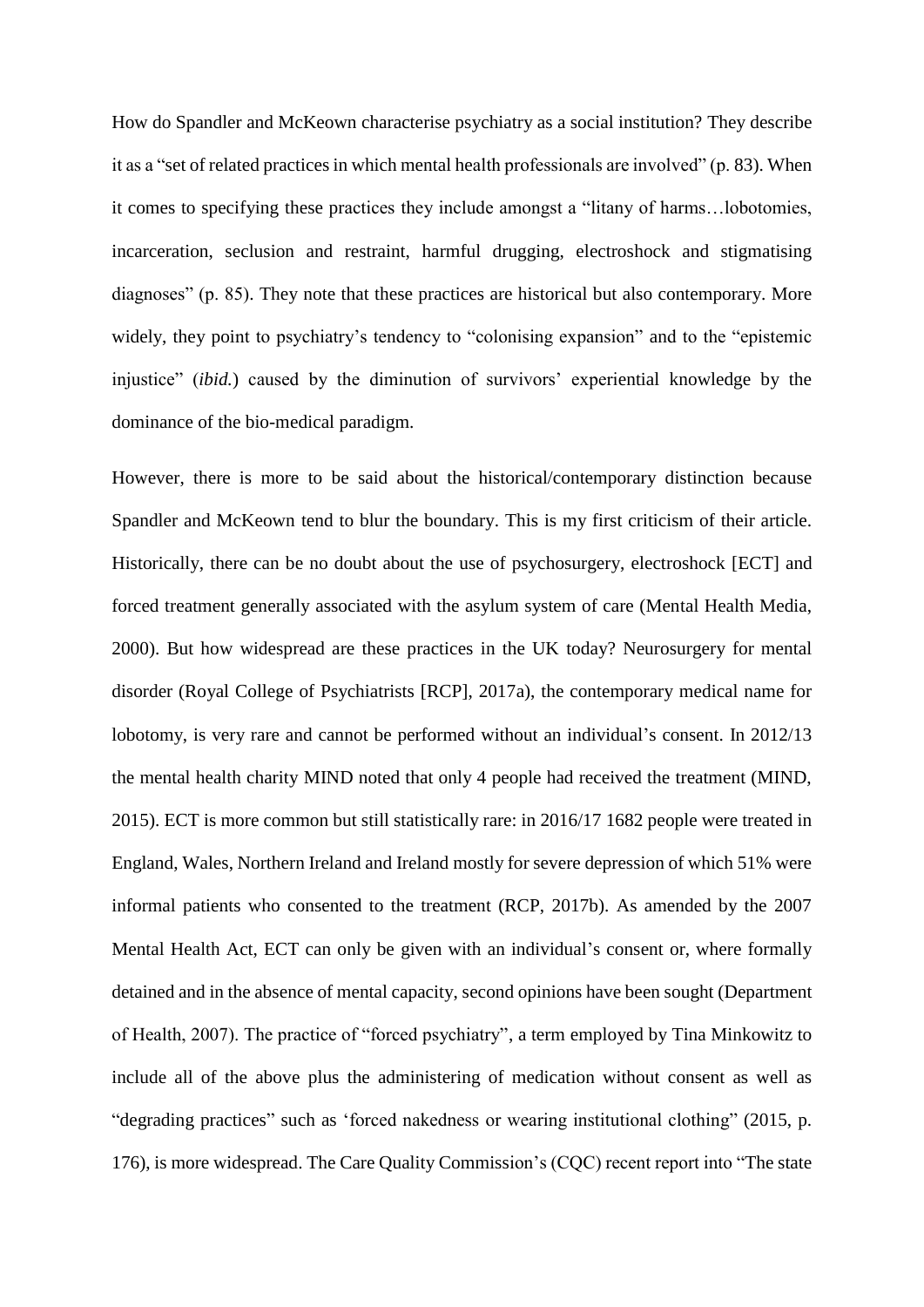of care in mental health services, 2014-2017" (2017) still found over 30% of institutional care "unsafe" and the "use of restrictive practices and physical restraint" still common.

These facts should be seen in terms of the wider context of increasing psychiatric coercion in the UK. In 2005/06 there were 43 361 detentions under the Mental Health Act (MHA) in England; by 2015/16 this had risen to 63 622 (NHS Digital, 2016). The main legislative reform of the period, the 2007 Mental Health Act which introduced Community Treatment Orders (CTOs) for the first time in the UK was expected to be rarely used; but it has been deployed for over 4000 people a year since 2011/12 (*ibid.*). Section 136 of the 1983 MHA – the police power to remove someone thought to be suffering from a mental disorder from a public place and taken to a "place of safety" – has increased four-fold in the last decade and stood at 22 965 detentions in England for 2015/16 (*ibid.*).

I state these facts because Spandler and McKeown's advocacy of T&R occurs, it seems to me, against the assumed backdrop of forced psychiatry within an asylum system of care. There is little doubt that there should be widespread public recognition of the human rights abuses of that historical system. But the system within which contemporary T&R might take place is different. It is not necessarily less coercive, as the above statistics confirm, but such coercion take place in a wider variety of institutional sites ranging from asylum-like "total institutions" (Goffman, 1961) (prisons and the "Special" hospitals), to psychiatric in-patient wards in general hospitals, accident and emergency departments (where section 136 patients are often deposited) to people's own homes (for CTOs). It may be that grassroots T&R may be applicable to these areas but the model of "speaking truth" to the power of mostly hospital psychiatrists and hospital nurses modelled on the "total institution" would surely have to be adapted to include, amongst others, community nurses, social workers, psychiatric liaison nurses, the police, and prison officers. Contemporary mental health care is complex but this complexity is not recognised in Spandler and McKeown's advocacy of TR.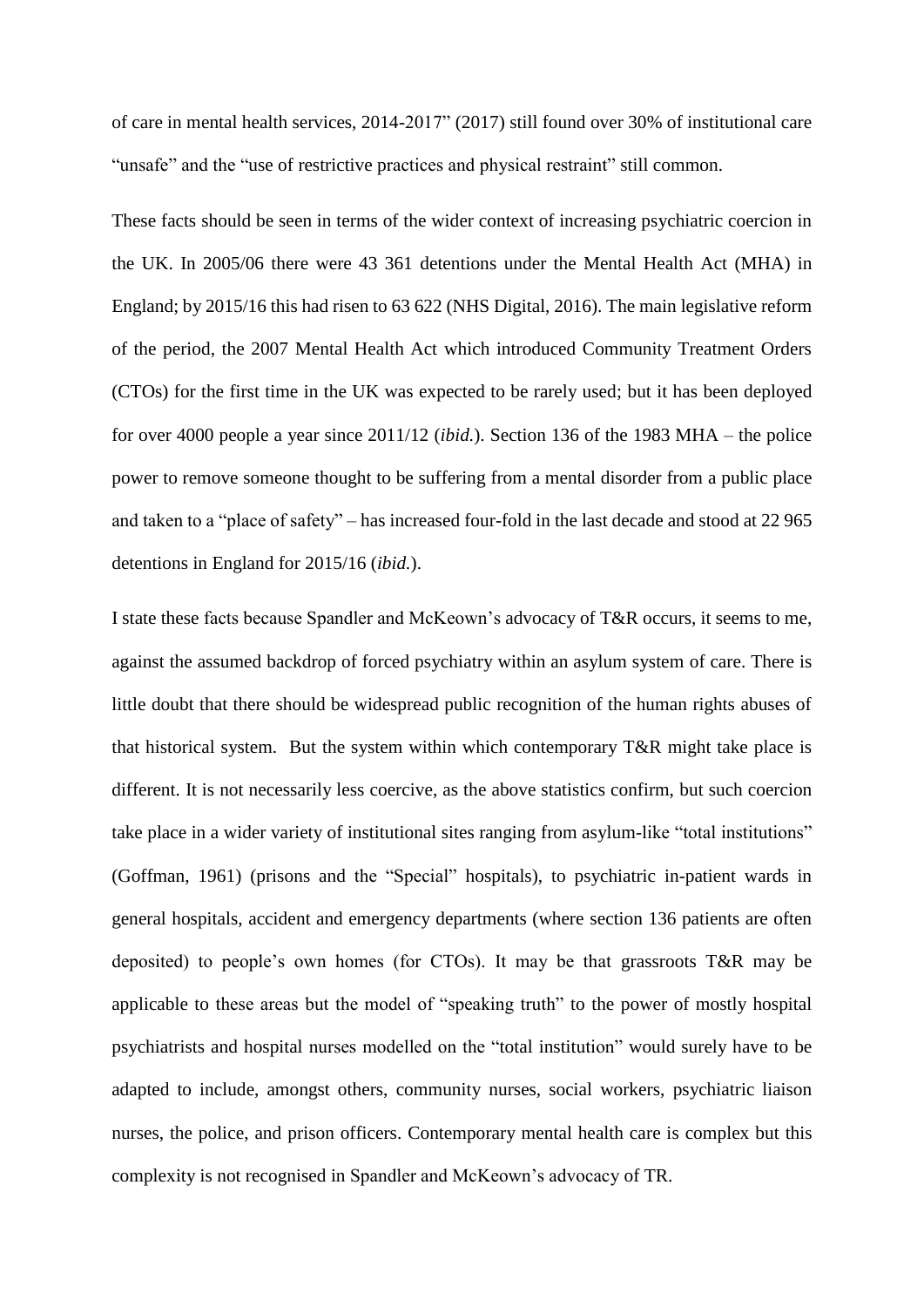Moreover, forced psychiatry is only part of this system. The rest of the "litany" of contemporary "hurts" comes under the heading of psychiatry's "colonising expansion" and "epistemic injustices". Again, contemporary psychiatry as a social institution needs to be adequately described if we are to situate the prospects for T&R within it. Just like forced psychiatry, "voluntary" psychiatry is complex. Here are some relevant facts: the UK government spends about £11 billion per year on mental health care split between 54 mental health trusts (in England) (Crisp *et al*, 2016); the psychiatric workforce (in the NHS in England) is comprised of approximately 40 000 qualified nurses, 21 000 unqualified nurses, and 4 500 consultant psychiatrists (NHS Digital, 2017). Social workers and voluntary sector staff would need to be added to this number to complete the staffing picture as would mental health workers in the devolved administrations of Northern Ireland, Scotland and Wales. These staff work across a range of secondary mental health services including hospital wards, community mental health teams, home treatment crisis resolution teams, assertive outreach and early intervention in psychosis teams. Secondary mental health services in England provided care to 1.8 million services users in 2015 and this resulted in a total of over 20 million face-to-face annual contacts (NHS Digital, 2015).

Again, I state these facts to emphasise the complexity of contemporary psychiatry. Spandler and McKeown do not recognise this complexity and their occasional comments on the contemporary situation seem to assume a scenario of forced psychiatry only according to an out-dated asylum model. Neither of the concrete examples they give from the UK where they claim "TR processes might help" (p. 85) (the Mid-Staffordshire Foundation Trust and the Winterbourne View abuse scandal) actually involved *psychiatric* care at all; whilst the USA example they cite of grassroots TR in practice fails to specify just what sorts of psychiatric services survivors had experienced or the jobs and statuses of the mental health workers present during the T&R process (pp. 87-88). The impression given is these were survivors of forced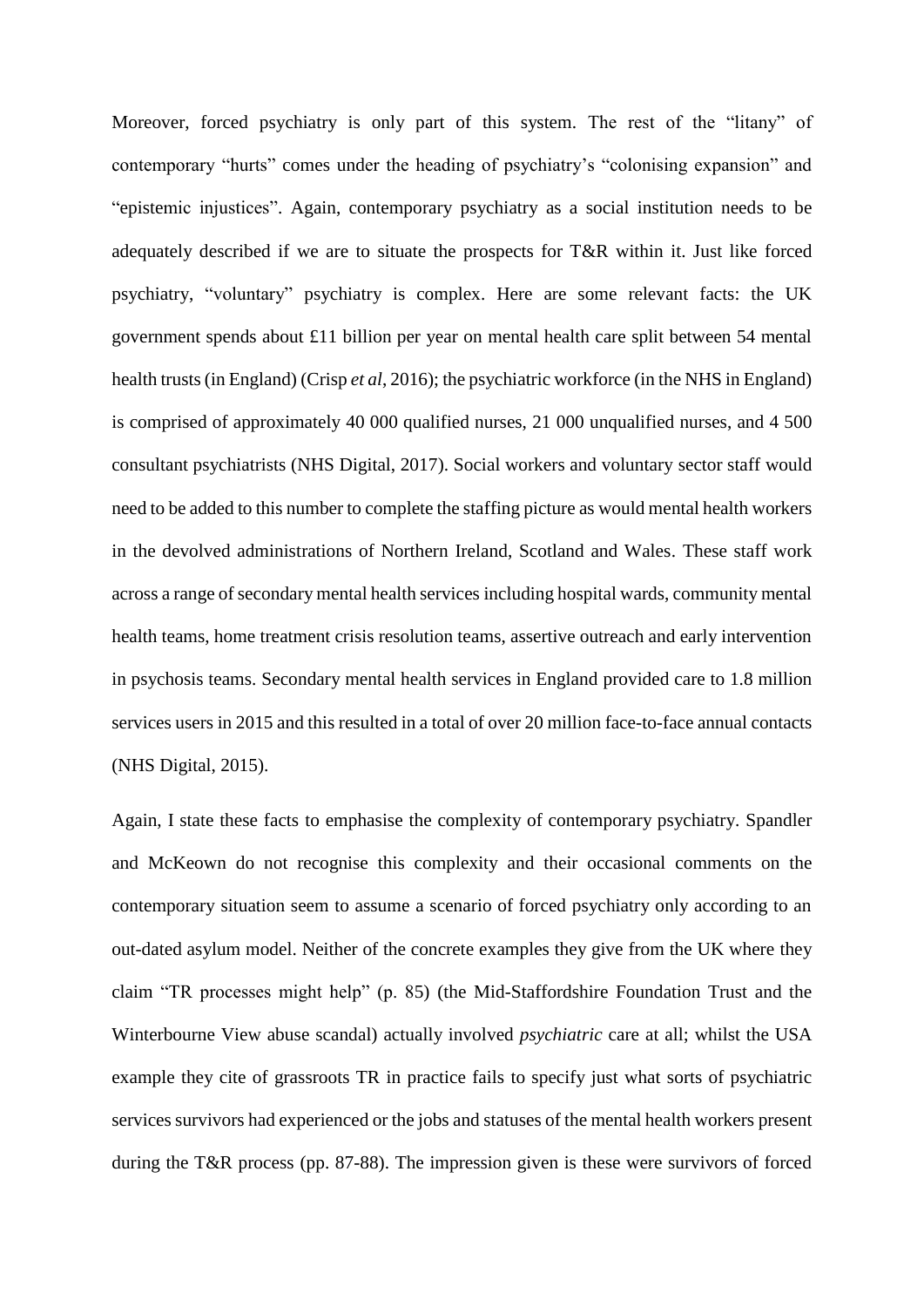psychiatry – but the details are never made clear. This, then, is my second criticism of Spandler and McKeown: they work with an abstract model of (out-dated) psychiatry and then graft onto that their advocacy of T&R which they then claim applies to the contemporary situation. The complexity of contemporary psychiatry goes unrecognised.

In the next section, I deal with some loose ends which Spandler and McKeown leave hanging in their attempt to forestall some predictable objections to T&R.

# **Loose Ends**

• Psychiatric T&R is not state-sponsored and state-backed – so it has to come from the "grassroots" social movement.

This position is correct. There has never been any state-recognition of the harms caused by psychiatry by the UK government – nor is there ever likely to be outside of specific inquiries into scandals and abuses. Spandler and McKeown make the best of this scenario by building the contribution of social movement-initiated ("grassroots") T&R. But surely this distinction between post-apartheid T&R and psychiatric T&R is a difference that makes a *big* difference. It is a question of legitimacy and power. South Africa's Truth and Reconciliation Commission was established by act of parliament and possessed wide-ranging legal powers to subpoena witnesses, grant amnesties to perpetrators of abuses and award reparations to victims. Psychiatric grassroots T&R, by contrast, would have no such legitimacy and possess no such powers. To run with the analogy would be to imagine the African National Congress (ANC) deciding to set up the T&R commission *before* they won elected power in South Africa. It is true, as Spandler and McKeown argue for psychiatric T&R, that they could still have gathered "multiple testimonies" (p. 88) – but without the judicial status of the commission the truth of these testimonies could have been questioned and the process accused of bias. The same criticisms would surely be levelled at grassroots T&R and this would affect the willingness of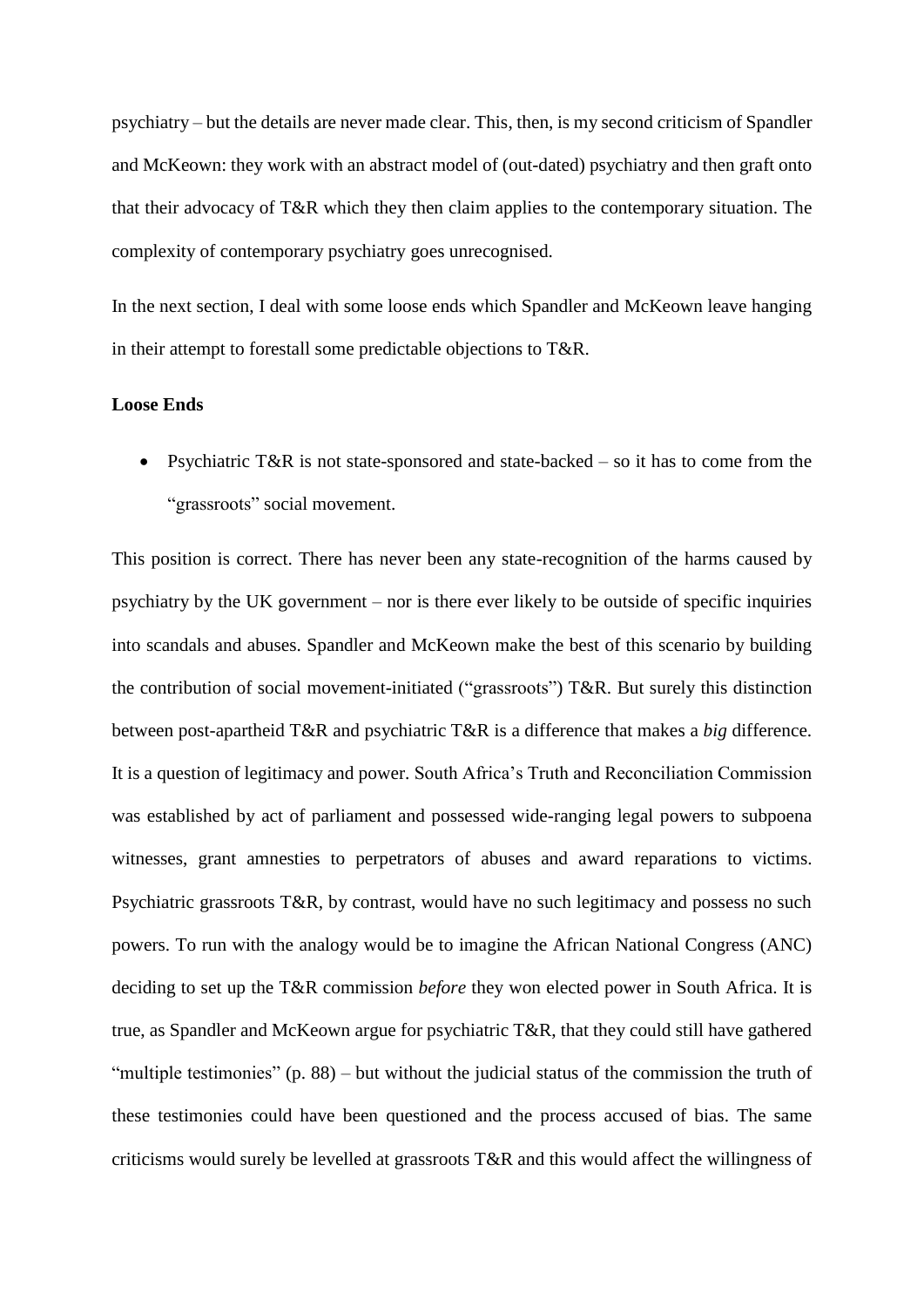mental health workers to engage in it. This is my third criticism of their article. It brings me on to my next point.

Workers might feel alienated by the T&R process and not engage with it.

Spandler and McKeown tend to minimise this point and argue instead that workers might benefit from T&R through its capacity to raise awareness that they are also "damaged by the system that they work in" (p. 90) and are victims of violence too. Unfortunately, violence against mental health workers has increased (Trades Union Congress, 2016). But it is implausible to argue that T&R could be a vehicle for addressing the issue. T&R's raison d'etre is survivor, not worker, experience – and that is appropriate. The violence experienced by mental health workers forms a part of the overall context of "crisis" within which psychiatry currently functions. Services were axed by £600 million during the Coalition government and this included nursing cuts at the same time as workloads were surging upwards (McNicoll, 2015). In this context, it is hard to see nurses willingly embracing a T&R process that is by its nature challenging. Precisely the same observation could be made for social workers. It is not so much that they might feel alienated when confronted by T&R; it is more that they may just feel burnt out by excessive workloads and management bullying. The workers who would be most likely to engage with T&R would be those already recruited to the survivor movement's cause. An example would be the testimony of Chris Chapman (2014) in the book *Psychiatry Disrupted,* confessing to his own use of physical violence in an institutional setting. Ironically, though, the participation of such self-reflective workers in the T&R process would really be surplus to requirements as these would be precisely the workers who would benefit from the experience least. T&R would be preaching to the converted. So, I think grassroots T&R would in practice struggle to recruit the mental health workers it needs for the process to work outside of those already committed to the movement's cause. This is my fourth criticism of Spandler and McKeown.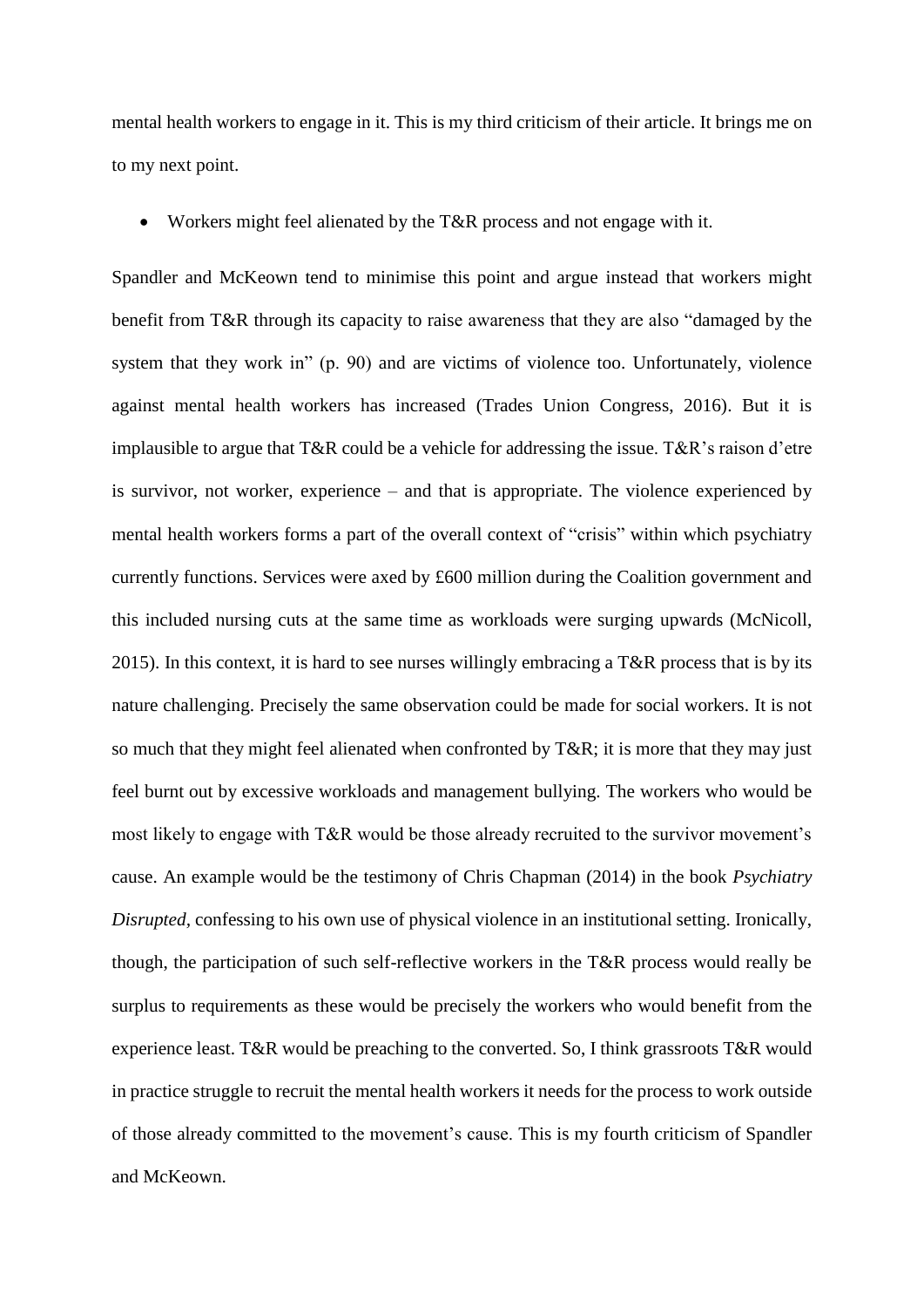• The analogy with other human rights abuses (such as apartheid) is inappropriate

It is absolutely appropriate that psychiatry should be understood according to a human rights framework. Indeed, the most important global development in the field of mental health in the last decade has been the incorporation of "psycho-social disability" into the UN's Convention on the Rights of Persons with Disabilities (CRPD). It follows from this that any analogy with other human rights abuses is not only appropriate but could be illuminating. On the other hand, an analogy is really just a comparison, one which emphasises relevant similarities and differences between two contrasted phenomena. The comparison with apartheid, or with genocide, is similar only to the extent that it emphasises the oppression of collectives; the difference is that apartheid or genocide "pick out" collectives for oppression based upon clearly defined constructions of ethnic identity – they are basically forms of racism. The oppression associated with psychiatry is not a form of racism – although psychiatry can be racist (see Fernando, 2014) – it is essentially a form of discrimination based upon what Minkowitz (2015) called "perceived disability". Distressed or euphoric people come into contact with psychiatry where they may be perceived as "mad" and a range of oppressive practices may then flow from that perception, including forced psychiatry. This specific form of discrimination is what the activists within Mad Studies have called "sanism" (Menzies *et al*, 2013). This invites a number of analogies and comparisons. The most obvious one is with the disability rights movement and the social model of disability. But Spandler and McKeown hint at another analogy when they point out the "increasing evidence of links between childhood abuse and mental health problems" (p. 85). This emphasises a similarity between survivor-experience and feminism in terms of a range of traumas of the life-course (childhood abuse and sexual violence primarily). What is significant about this analogy is the way in which it tends to minimise the prospects of T&R. Generally, feminist activism has made much use of the practice of survivor testimony, in the form of, for instance, rape crisis "speak outs", but this has not been for the purpose of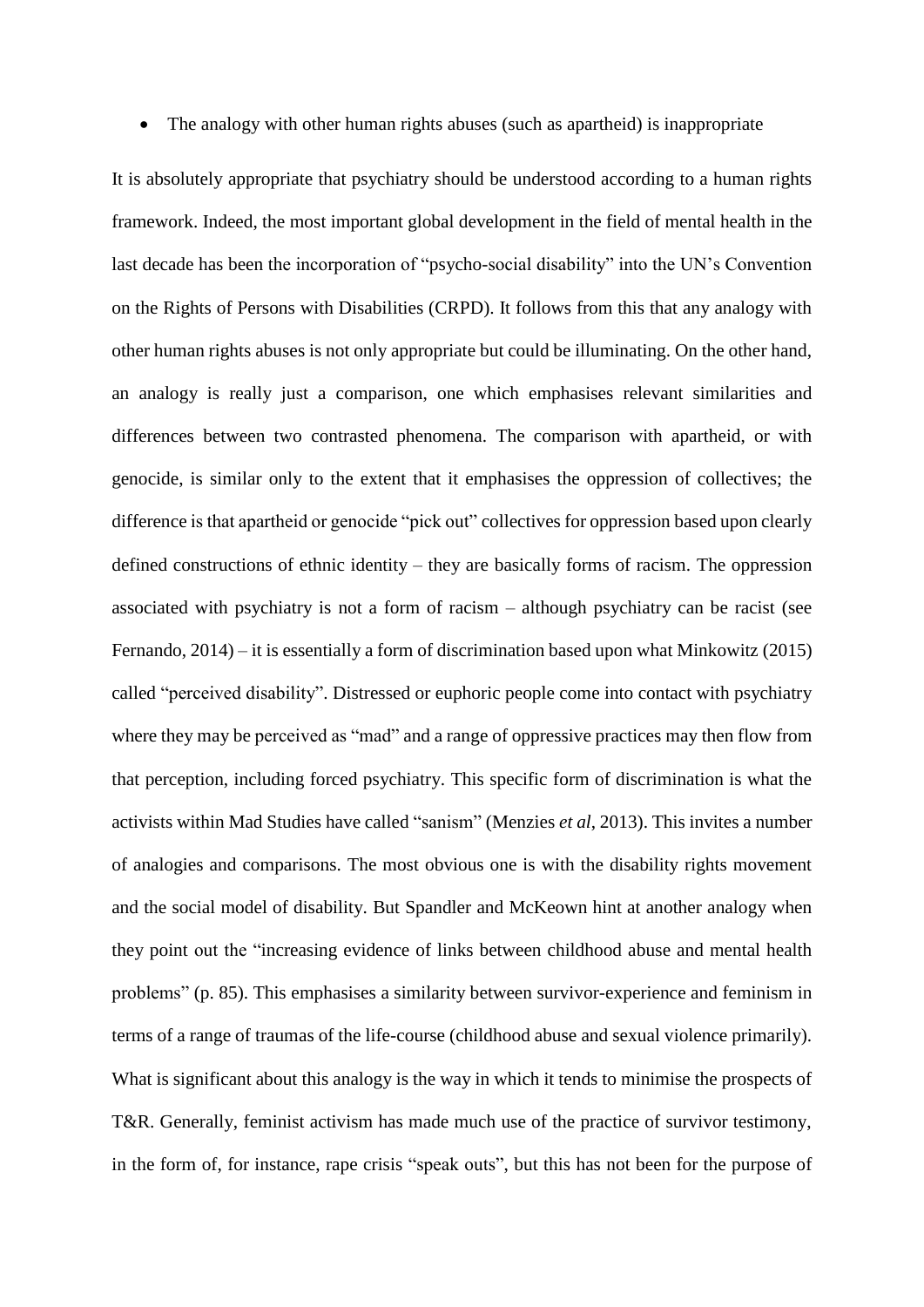"reconciliation". On the contrary, feminist testimony has functioned primarily to build the movement and to identify perpetrators; whilst feminist legal activism has rarely concerned itself with restorative justice but, rather, with retributive justice and legal reform in pursuit of that end (see McGlynn, 2011). It would not seem conceivable, for example, for sexual abuse survivors to engage in a T&R process with those who had abused them. This analogy rather seems to suggest that psychiatric survivors should not give up too quickly on retributive justice or legal reform (for example, the repeal of existing mental health law and its replacement with legislation that is CRPD-compliant). One example of contemporary sexual abuse survivor activism has been their involvement in the Independent Inquiry into Child Sexual Abuse (IICSA), which is state-sponsored and state-backed - but not a T&R process. So, my fifth criticism of Spandler and McKeown is that, in advocating for T&R as a form of social justice which is specifically restorative, they may be giving up too quickly on more substantive forms of retributive justice and legal reform.

• T&R is just a manifestation of "therapy culture" (Furedi, 2003) that would be better replaced by the "real" business of political activism.

Spandler and McKeown correctly oppose this perspective arguing that it creates a "false dichotomy" between personal transformation and "structural critique" (p. 90). As they rightly observe, the personal is political and vice versa: the individual testimonies that might be witnessed in a T&R process are neither forms of therapy nor just autobiographical statements. They form part of a political project in which the "dialogical potential of grassroots T&R provides opportunities for bottom-up transformation grounded in the practical, concrete and hard-fought realities of struggle" (*ibid*.). However, in the next section I criticise Spandler and McKeown for the use of two notions which are central to their advocacy of T&R but remain undeveloped in their article: *testimony* and *democracy*.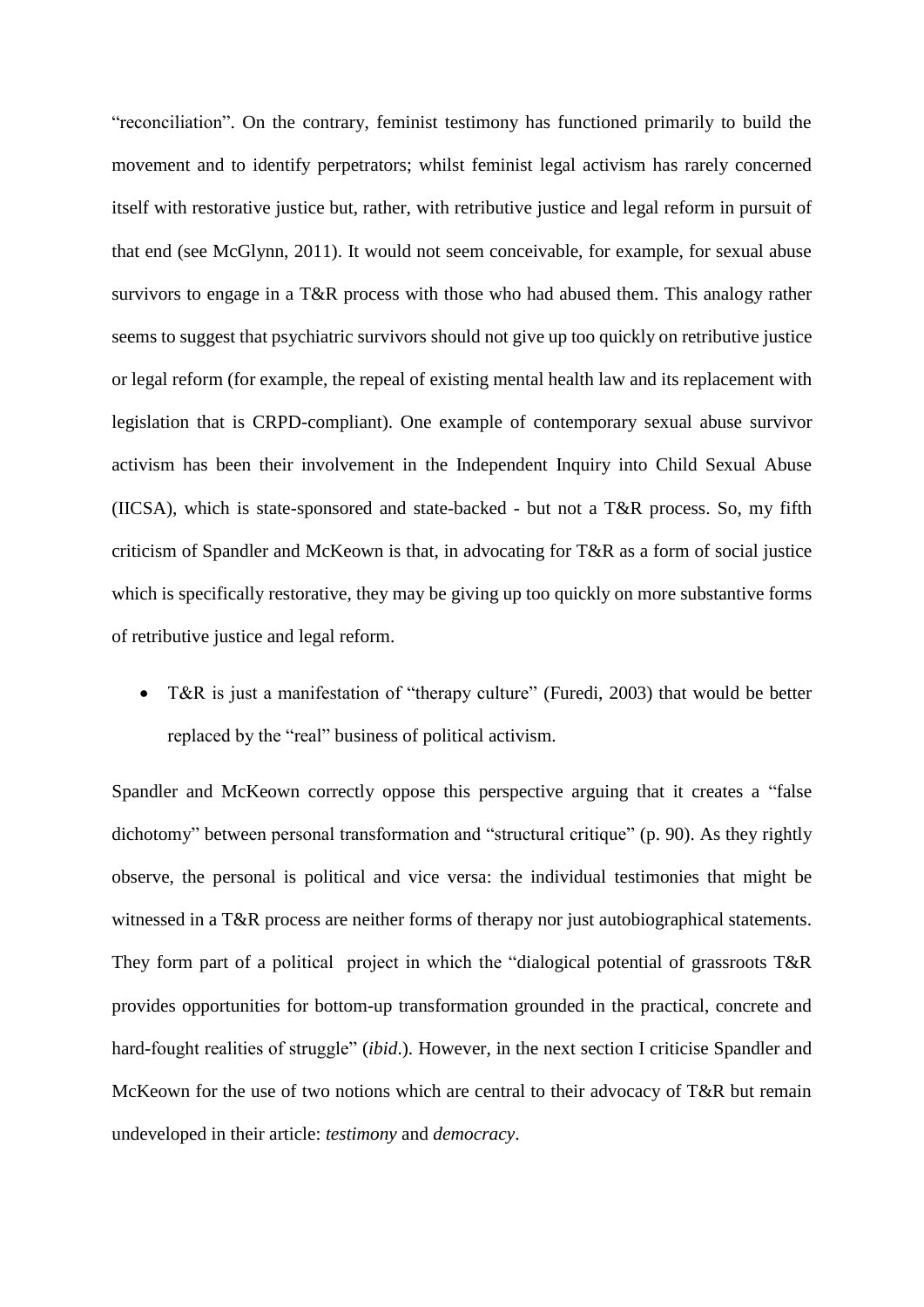#### **Testimony & Democracy**

Spandler and McKeown *do* see survivor-testimony as central to the truth-telling aspect of T&R. The "public expression of private pain" can "promote greater compassion and community, raise collective consciousness, provide accountability and promote healing" (p.84). Nevertheless, they note limits to testimony within T&R due to its potential to re-traumatise the survivor; but more significantly, because T&R involves a "reciprocal commitment to critical self-reflection, cognisant of the complexities of the distribution of harms both between and within groups" they argue for a need for it to go "beyond testimony…in emphasising a common humanity" (p. 85). The problem here is the over-simplification of testimony understood as a form of political activism.

There is now a significant literature on testimony within the survivor movement (Costa et al, 2012; Cresswell, 2005; Morrigan, 2017; Woods, 2012). This tends to distance itself from academic research on illness-narratives(for example, Frank, 2013) by emphasising the *political* functions of testimony. There are three of these: 1) testimony builds the movement by recruiting new members who are inspired by its emotional impact; 2) testimony contests power by indicting the abuses of psychiatry and by substituting survivors' experiential knowledge for psychiatry's "objective" knowledge; 3) testimony resists its own co-optation by psychiatry for the purposes of shoring up its (psychiatry's) power through the dissemination of diluted testimonies of "mental illness" and "recovery". These functions are essentially double-edged: they may fail or even provoke a backlash either because the witness to a testimony – in the case considered here, the mental health worker during a T&R process – disbelieves it, re-interprets it as a "symptom" of clinical pathology, or else is moved by its impact but only as a "voyeur". The latter phenomenon has been castigated as little more than "patient porn" (Pembroke, 2004; Costa *et al*, 2012).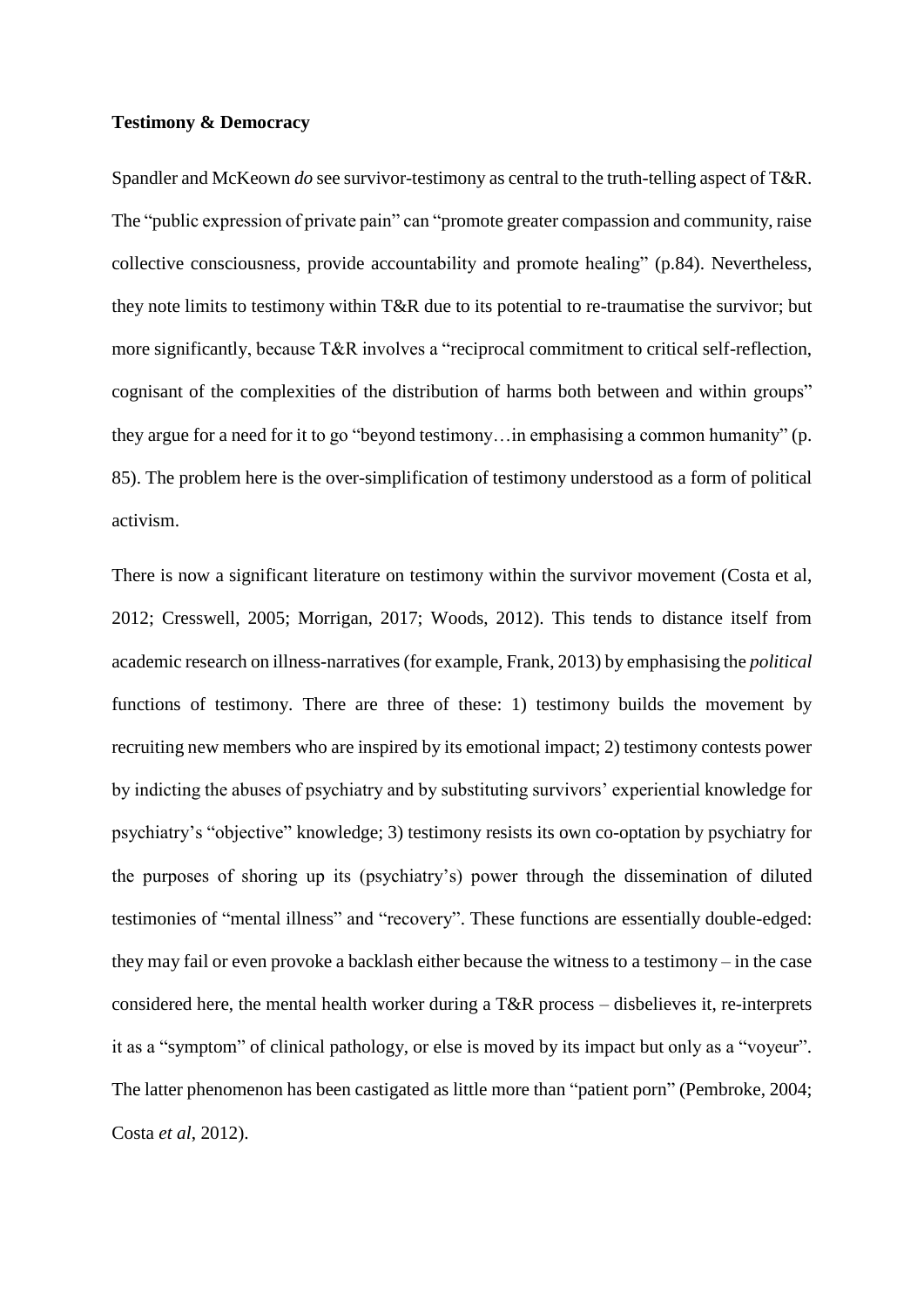At first sight, it may seem that these functions of testimony are conducive to Spandler and McKeown's advocacy of T&R. Indeed, I can imagine a scenario in which a survivor of, say, restraint and seclusion in an in-patient setting, gives testimony to that effect during a T&R process, the testimony is witnessed and accepted by mental health workers resulting in sincere apologies and a "reconciliation" based upon a shared understanding of the "complexities of the distribution of harms" in that particular clinical setting. Perhaps the survivor will also listen to workers recount incidents of "patient" violence so that she can then acknowledge those "complexities" too. The problem, though, is that a simplification has occurred in this scenario based upon a misunderstanding of the functions of testimony. Because Spandler and McKeown's primary purpose is to build alliances between survivors and workers, they relegate the status of testimony to that of a precursor to the development of "more peaceful relationships" (p. 85). But testimony is not necessarily a precursor to that; essentially, it is a truth-claim in which a witness (a mental health worker) is called upon to validate survivorexperience and to accept responsibility for the political consequences of that validation. However, as noted above, such validation is only one possible consequence of bearing witness to testimony: denial, pathologisation and voyeurism are others. Considering such possibilities, it is hard to see *why* survivors should commit to a T&R process. They may bring the "truth" with them into the process. But *why* should they wish for the "reconciliation"? This simplification of testimony is my sixth criticism of Spandler and Mckeown.

It could be objected at this point that I am being too pessimistic about T&R. After all, Spandler and McKeown make their own optimism clear: "T&R processes…are based on an optimistic view of human relationships and a belief that social change is possible" (p. 84). But, here, I think we should be careful about words. "Opimistic" and "pessimistic" are everyday adjectives that carry a lot of pejorative meaning. And when you apply them to *democratic* processes, they also carry a lot of theoretical meaning. Spandler and McKeown do not say much about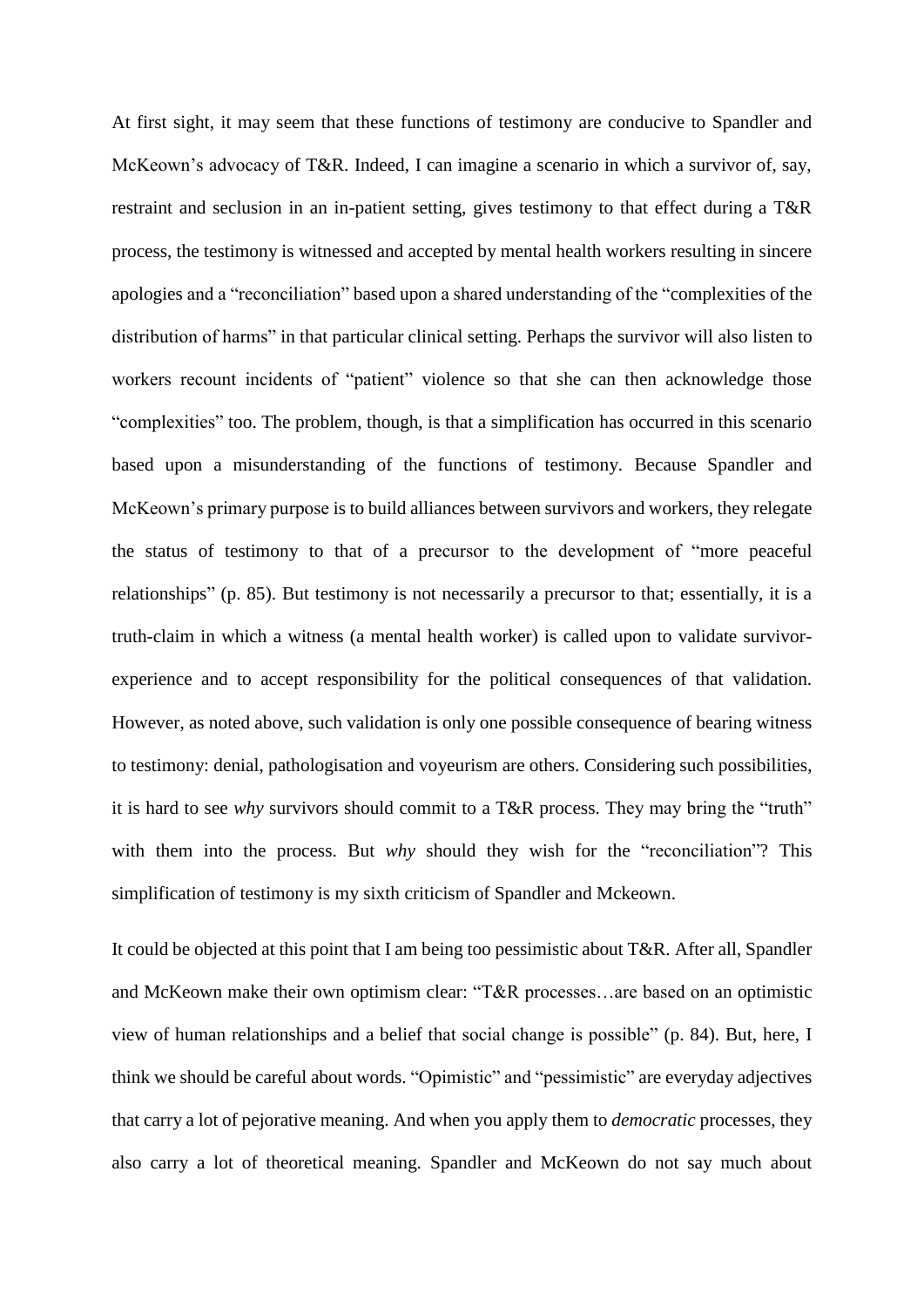democracy in their article although Spandler has for years been associated with *Asylum* magazine, subtitled "the magazine for *democratic* psychiatry". In the section of their article with the subtitle "Communicative processes in reconciliation" (pp. 87-88), they highlight some of the key democratic features of the T&R process: it "creates new spaces for conversations, listening and dialogue…The 'understandings' reached may not belong to any individuals, rather being collectively constructed through concerted attention over the course of the proceedings" (*ibid.*).

Elsewhere, Spandler and McKeown have written explicitly about the sort of democratic processes they advocate in building alliances between survivors and mental health workers. For instance, in their chapter in *Madness, distress and the politics of disablement* (2015), they endorse a modified form of Jurgen Habermas's (1986) deliberative democracy:

"Democratic forums must insist on equalised power relations…and respect for difference. Reason and persuasion are privileged and participants must be prepared to enter any debate ready to change their mind…Lengthy, considered discussions are often required, to explore more fully issues and different points of view, rather than a rush to achieve dominance or a too easy consensus" (McKeown and Spandler, 2015, p. 274)

Basically, they transfer this model of deliberative democracy onto the T&R process so that whether it "works" or not largely depends upon the validity of the Habermasian framework. This is not the place to enter into a critique of that but it is the place to say that it is not the only theoretical framework available.

Historically, there have been two sorts of theory that have opposed Habermas: first, the theory of power associated with Michel Foucault (1990); second, the theory of "radical democracy" associated with Ernesto Laclau and Chantal Mouffe (2001). These oppose Habermas from two directions. First, Foucault's notions that "power is everywhere" (1990, p.93) and "there is no exteriority in relation to power" (*ibid*, p. 95) challenge the idea, fundamental to T&R, that there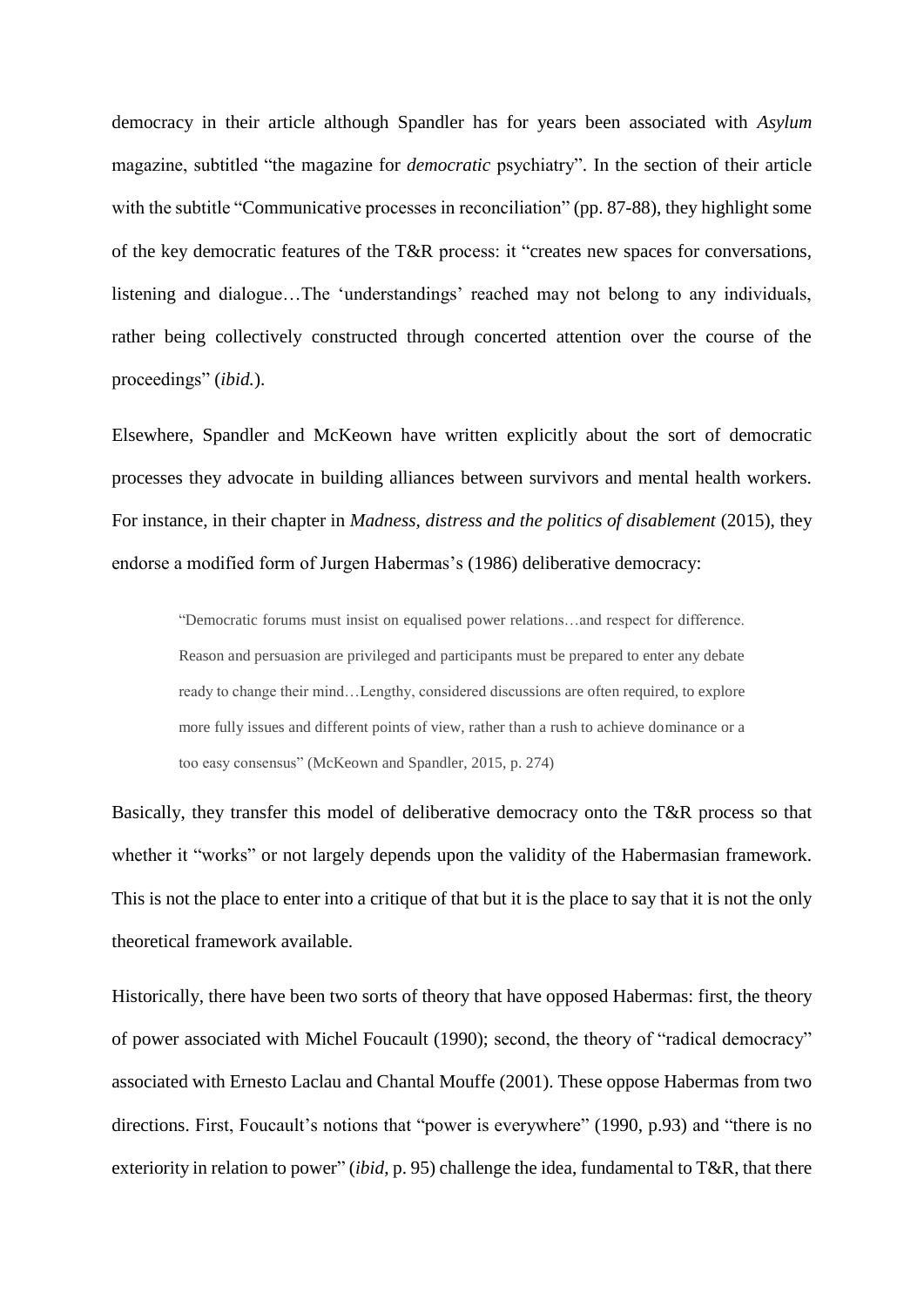can be "equalised power relations" within the T&R process. On the contrary, whatever unequal power relations existed exterior to the process, Foucault's theory implies, will also be reproduced inside it. The double-edged responses to testimony noted above (acceptance, denial, pathologisation and voyeurism) basically follow this Foucauldian line – discriminatory practices directed against survivors may simply be reproduced *inside* the T&R process. Second, contra Habermas, Laclau and Mouffe maintain that it is social *antagonism* and not *consensus* that defines democracy. In other words, although the purpose of T&R, as Spandler and McKeown advocate, is "more peaceful relationships" and "reconciliation", if it actually resulted in more anger and hostility between survivors and workers that would not necessarily make it any *less* democratic. The reason is that, for Laclau and Mouffe, radical democracy depends upon the construction of "friends" and "enemies" and upon political alliances forged through those oppositions. In a democracy, we cannot all just become "friends" – even after a T&R process. This leads to my seventh and final criticism of Spandler and McKeown: their "optimistic" account of the democratic processes manifest in T&R may in fact turn out to undermine democracy. They demonstrate a bias towards consensual and reconciled outcomes; whereas a more "pessimistic" outcome based upon the maintenance of social antagonisms may be more democratic. Given that Spandler and McKeown envisage a wide-ranging constituency for T&R – "bringing together service users, survivors and refusers of services with the staff who work/ed in them"  $(p. 83)$  – the "pessimistic" outcome might emerge as an admittedly antagonistic yet entirely realistic and democratic one.

# **Conclusion**

There is no doubt that Spandler and McKeown have produced a piece of strong advocacy in favour of T&R in psychiatry. It should structure the debate about T&R for some time to come. In response and to contribute to that debate, I have offered seven criticisms: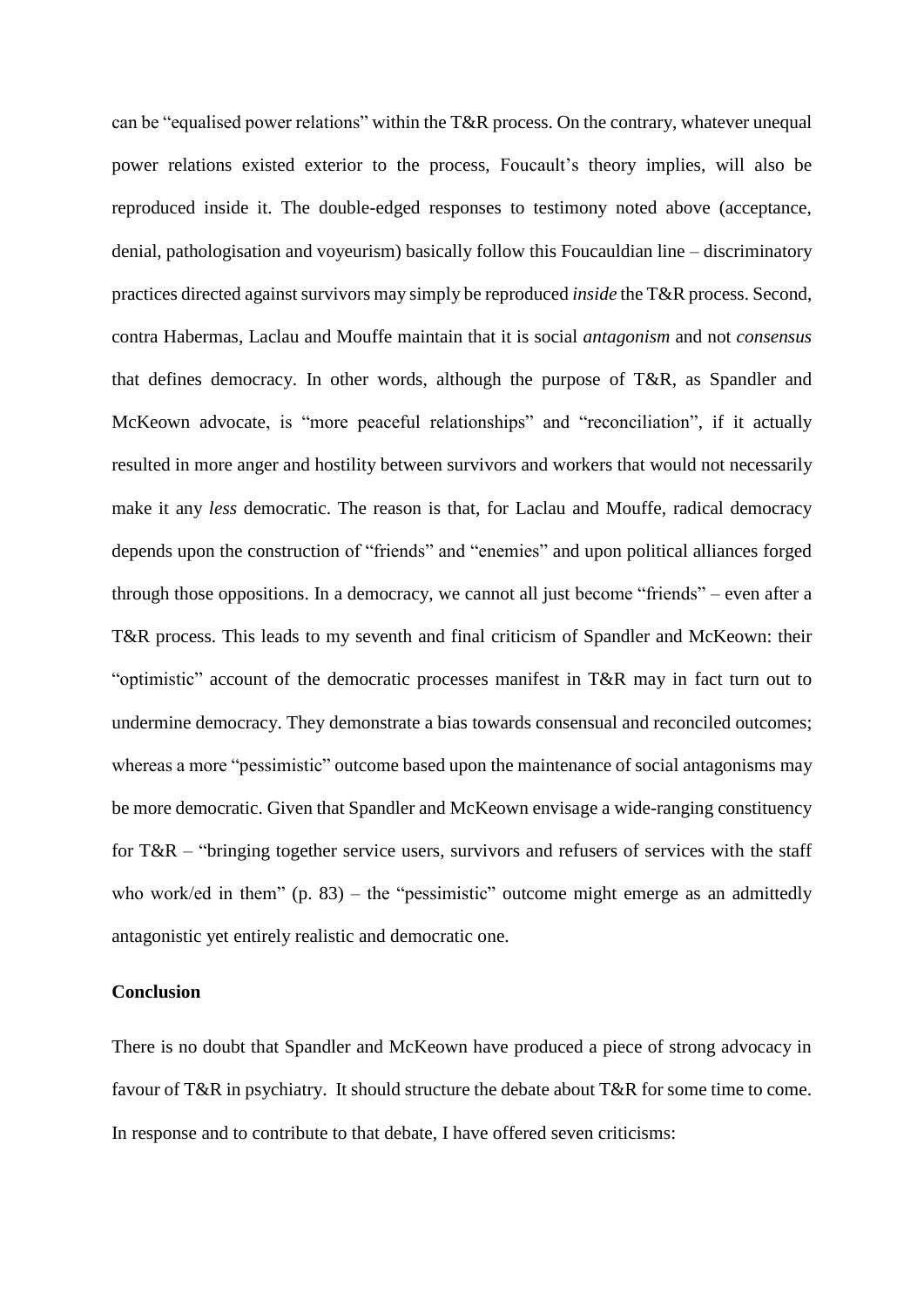- 1. That Spandler and McKeown blur the boundary between what is historical and what is contemporary psychiatry such that their advocacy of T&R assumes a model of asylums and "total institutions".
- 2. That they do not recognise the complexity of contemporary psychiatry.
- 3. That grassroots T&R without state-backing would lack power and legitimacy.
- 4. That mental health workers would not engage with the T&R process.
- 5. That they give up too quickly on retributive justice and legal reform.
- 6. That they over-simplify the political functions of testimony.
- 7. That the consensual-bias of the T&R process could undermine democracy.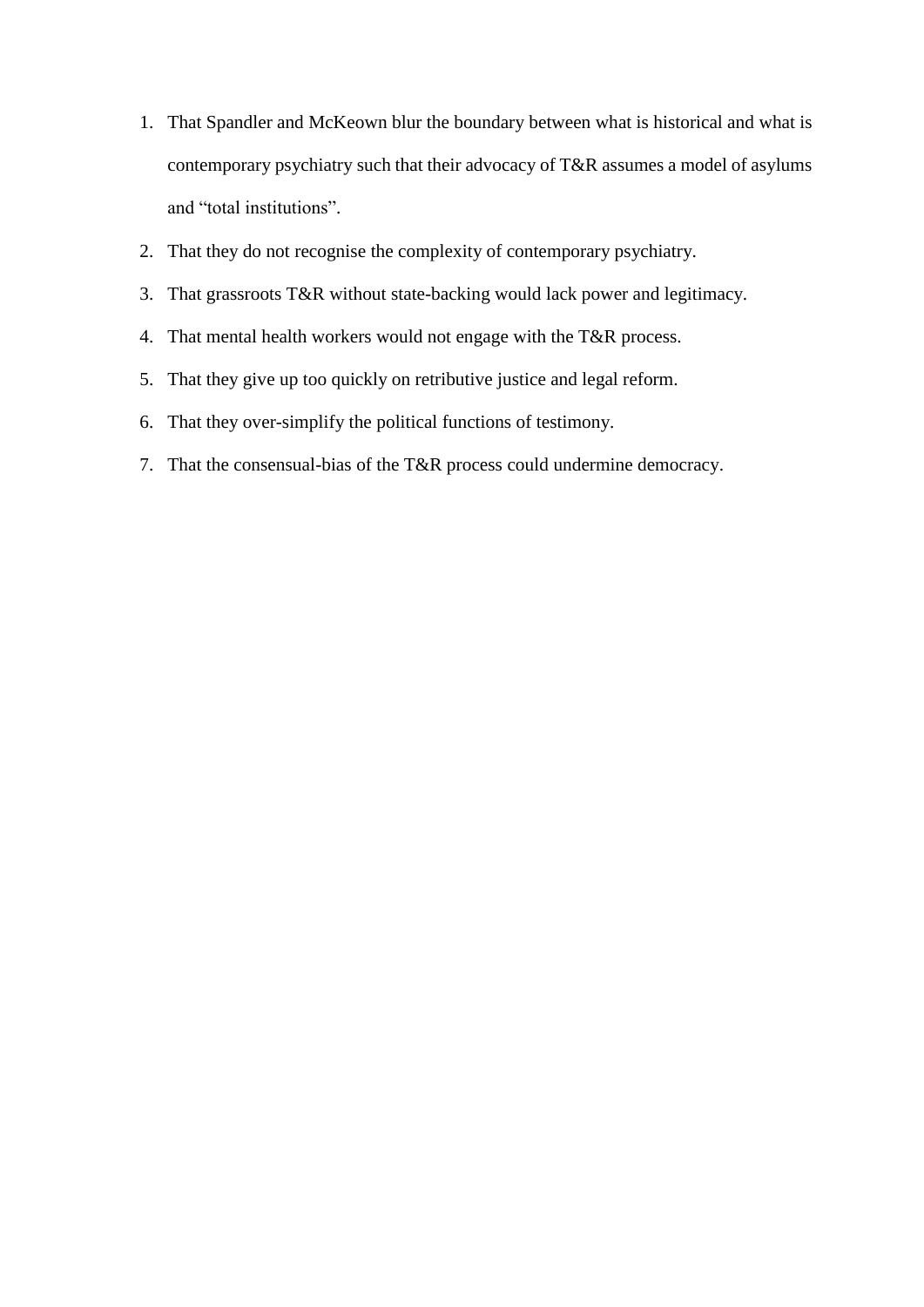# **References**

Care Quality Commission, (2017), "The state of care in mental health services, 2014- 2017", Care Quality Commission, Newcastle-upon-Tyne. URL: [http://www.cqc.org.uk/sites/default/files/20170720\\_stateofmh\\_report.pdf](http://www.cqc.org.uk/sites/default/files/20170720_stateofmh_report.pdf)

Chapman, C. (2014), "Becoming perpetrator: how I came to accept restraining and confining disabled aboriginal children", in Burstow, B, LeFrancois, B and Diamond, S (Eds.), *Psychiatry Disrupted: Theorizing Resistance and Crafting the (R)evolution Against Psychiatry*, McGill-Queens University Press, Montreal.

Costa, C, Voronka, J, Landry, D, Reid, J, McFarlane, B, Reville, D, and Church, K. (2012), "Recovering our stories: a small act of resistance", Studies in Social Justice, Volume 6, Issue 1, pp. 85-101.

Cresswell, M. (2005), "Psychiatric survivors and testimonies of self-harm", Social Science & Medicine, Volume 61, Issue 8, pp. 1668-1677.

Crisp, N, Smith, G, Nicholson, K. (2016), "Old problems, new solutions: improving acute psychiatric care for adults in England" *Royal College of Psychiatrists*, London. URL:

[http://www.rcpsych.ac.uk/pdf/Old\\_Problems\\_New\\_Solutions\\_CAAPC\\_Report\\_Engla](http://www.rcpsych.ac.uk/pdf/Old_Problems_New_Solutions_CAAPC_Report_England.pdf) [nd.pdf](http://www.rcpsych.ac.uk/pdf/Old_Problems_New_Solutions_CAAPC_Report_England.pdf)

Department of Health. (2007), "Explanatory notes to the Mental Health Act, 2007", The Stationary Office, London.URL: [https://www.legislation.gov.uk/ukpga/2007/12/pdfs/ukpgaen\\_20070012\\_en.pdf](https://www.legislation.gov.uk/ukpga/2007/12/pdfs/ukpgaen_20070012_en.pdf)

Fernando, S. (2014), *Race and Culture in Psychiatry*, Routledge, London.

Foucault, M. (1990), *The History of Sexuality: An Introduction*, Penguin, London.

Frank, A. (2013), *The Wounded Storyteller: Body, Illness & Ethics*, University of Chicago Press, Chicago.

Furedi, F. (2003), *Therapy Culture: Cultivating Vulnerability in an Uncertain Age*, Routledge, London and New York.

Goffman, E. (1961), *Asylums: Essays on the Social Situation of Mental Patients and other Inmates*, Doubleday, New York.

Habermas, J. (1986) *The Theory of Communicative Action: Volume 1, Reason and the Rationalization of Society*, Polity, Cambridge.

Laclau, E. & Mouffe, C. (2001), *Hegemony and Socialist Strategy: Towards a Radical Democratic Politics*, Verso, London.

McGlynn, C. (2011), "Feminism, rape, and the search for justice", Oxford Journal of Legal Studies, Volume 31, Issue 4, pp. 825-842.

McKeown, M, and Spandler, H. (2015), "Solidarity across difference: organising for democratic alliances", in Spandler, H., Anderson, J. and Sapey, B. (Eds), *Madness, Distress and The Politics of Disablement*, Policy Press, Bristol, pp. 271-285.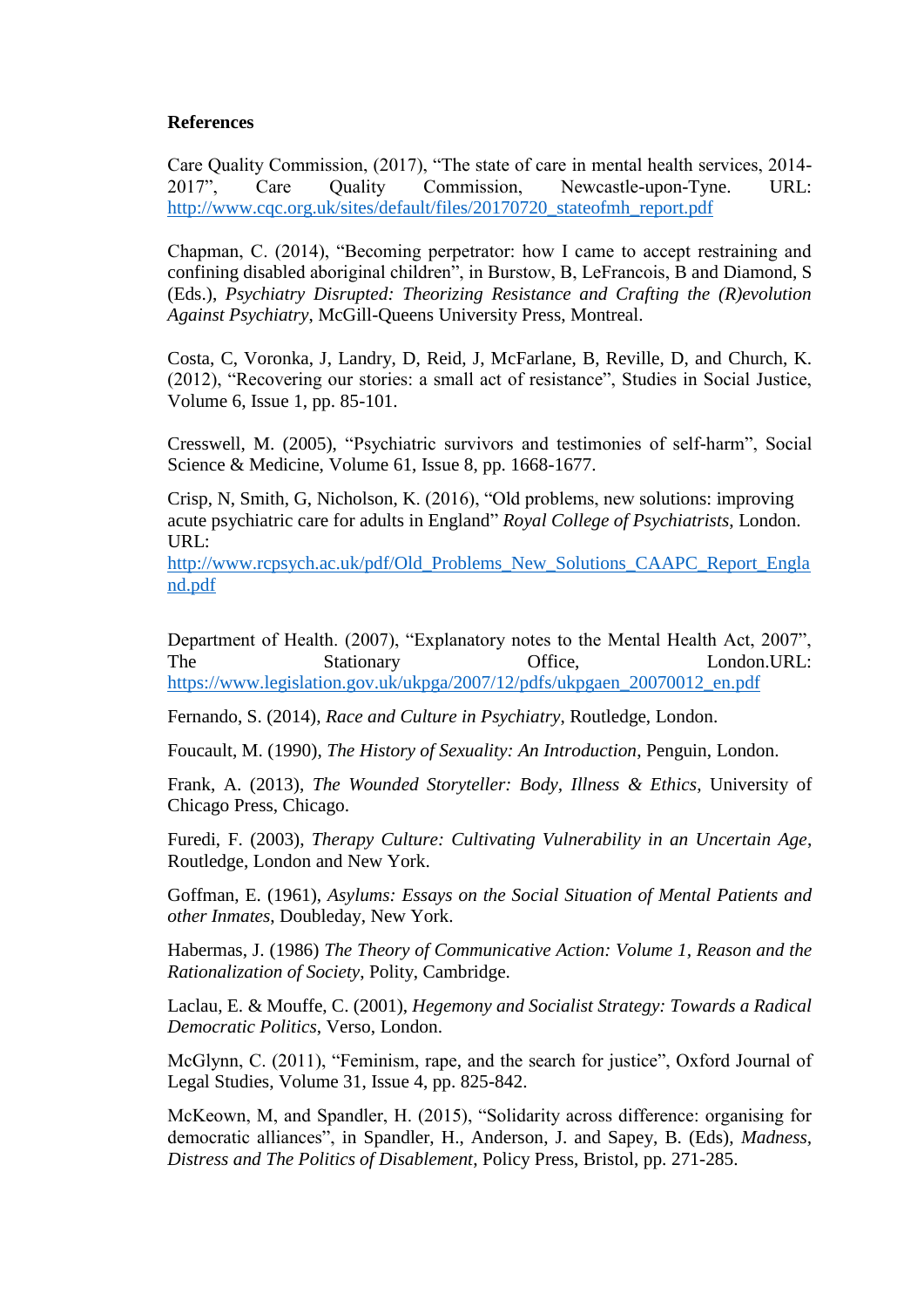McNicoll, A. (2015), "Mental health trust funding down 8% despite Coalition's drive for parity of esteem", *Community Care*, 20<sup>th</sup> March. URL: [http://www.communitycare.co.uk/2015/03/20/mental-health-trust-funding-8-since-](http://www.communitycare.co.uk/2015/03/20/mental-health-trust-funding-8-since-2010-despite-coalitions-drive-parity-esteem/)[2010-despite-coalitions-drive-parity-esteem/](http://www.communitycare.co.uk/2015/03/20/mental-health-trust-funding-8-since-2010-despite-coalitions-drive-parity-esteem/)

Mental Health Media. (2000), *Mental Health Testimony Archive*, Mental Health Media. URL:

[http://cadensa.bl.uk/uhtbin/cgisirsi/x/0/0/5?searchdata1=CKEY5542415&library=AL](http://cadensa.bl.uk/uhtbin/cgisirsi/x/0/0/5?searchdata1=CKEY5542415&library=ALL&_ga=2.3067828.584041693.1504255965-61234932.1503033679) L& ga=2.3067828.584041693.1504255965-61234932.1503033679

Menzies, R, LeFrancois, B, and Reaume, G. (2013), "Introducing Mad Studies", in LeFrancois, B, Menzies, R, and Reaume, G, (Eds.), *Mad Matters: A Critical Reader in Canadian Mad Studies*, Canadian Scholars Press, Toronto.

MIND (2015), "Neurosurgery for mental disorder (NMD)", MIND, London. URL: [https://www.mind.org.uk/information-support/drugs-and-treatments/neurosurgery-for](https://www.mind.org.uk/information-support/drugs-and-treatments/neurosurgery-for-mental-disorder-nmd/#.WakiT8J1pjo)[mental-disorder-nmd/#.WakiT8J1pjo](https://www.mind.org.uk/information-support/drugs-and-treatments/neurosurgery-for-mental-disorder-nmd/#.WakiT8J1pjo)

Minkowitz, T. (2015), "Advancing the rights of users and survivors of psychiatry using the UN convention on the rights of people with disabilities", in Spandler, H., Anderson, J. and Sapey, B. (Eds), *Madness, Distress and The Politics of Disablement*, Policy Press, Bristol, pp. 171-82.

Morrigan, C. (2017), "Failure to comply: madness and/as testimony", Canadian Journal of Disability Studies, Volume 6, Issue 3, pp. 61-91.

NHS Digital. (2015), "Mental Health Bulletin, annual statistics: 2014-2015", Health and Social Care Information Centre, London. URL: <http://content.digital.nhs.uk/catalogue/PUB18808/mhb-1415-ann-rep.pdf>

NHS Digital (2016), "Inpatients formally detained in hospitals under the Mental Health Act 1983, and patients subject to supervised community treatment: Uses of the Mental Health Act: Annual Statistics, 2015/16", Health and Social Care Information Centre, London. URL: [http://www.content.digital.nhs.uk/catalogue/PUB22571/inp](http://www.content.digital.nhs.uk/catalogue/PUB22571/inp-det-m-h-a-1983-sup-com-eng-15-16-rep.pdf)[det-m-h-a-1983-sup-com-eng-15-16-rep.pdf](http://www.content.digital.nhs.uk/catalogue/PUB22571/inp-det-m-h-a-1983-sup-com-eng-15-16-rep.pdf)

NHS Digital (2017), "NHS Workforce Statistics, March 2017", Health and Social Care Information Centre, London. URL: <http://content.digital.nhs.uk/searchcatalogue?productid=25273&returnid=1907>

Pembroke, L. (2004), "Medical pornography", Open Mind, Issue 130, Nov/Dec, p. 12.

Royal College of Psychiatrists (2017a), "Statement on Neurosurgery for mental disorder (NMD), also known as psychiatric neurosurgery: position statement Cert 05/17", Royal College of Psychiatrists, London. URL: [http://www.rcpsych.ac.uk/pdf/VNS%20DBS%20and%20ablative%20neurosurgery%](http://www.rcpsych.ac.uk/pdf/VNS%20DBS%20and%20ablative%20neurosurgery%20-%20ECT%20ctee%20statement%20Feb%2017.pdf) [20-%20ECT%20ctee%20statement%20Feb%2017.pdf](http://www.rcpsych.ac.uk/pdf/VNS%20DBS%20and%20ablative%20neurosurgery%20-%20ECT%20ctee%20statement%20Feb%2017.pdf)

Royal College of Psychiatrists (2017b), "ECT minimum dataset 2016-17: Activity data report, England, Wales, Northern Ireland and Republic of Ireland, Royal College of